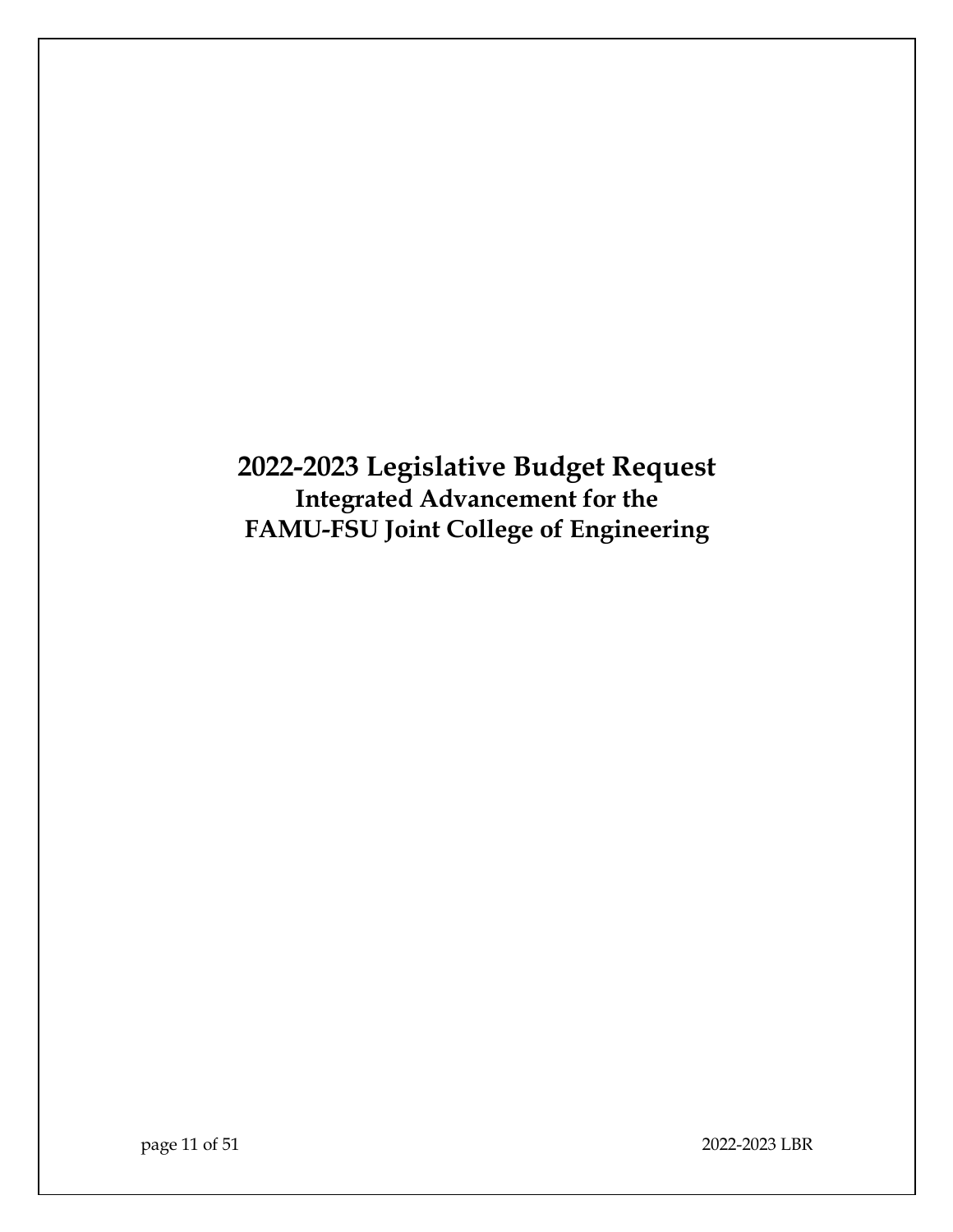# **State University System Education and General 2022-23 Legislative Budget Request Form I**

| Florida A&M University and            |  |
|---------------------------------------|--|
| <b>Florida State University</b>       |  |
|                                       |  |
| <b>Integrated Advancement for the</b> |  |
| <b>Joint College of Engineering</b>   |  |
| <b>Pending Board of Trustees</b>      |  |
| Approval August 5, 2021               |  |
|                                       |  |
|                                       |  |
| \$6,620,000                           |  |
|                                       |  |
| \$6,620,000                           |  |
|                                       |  |
|                                       |  |
| $\boxtimes$                           |  |
|                                       |  |
|                                       |  |

**I. Purpose –** *1. Describe the overall purpose of the plan, specific goal(s) and metrics, specific activities that will help achieve the goal(s), and how these goals and initiatives align with strategic priorities and the 2021 University Accountability Plan established by your institution (include whether this is a new or expanded service/program). If expanded, what has been accomplished with the current service/program?* 2. *Describe any projected impact on academic programs, student enrollments, and student services. University of Distinction proposals should also address the requirements outlined in the separate guidance document.*

Thirty-nine years ago, the State of Florida boldly created the nation's most unique shared College of engineering bringing together Florida Agricultural and Mechanical University, the leading public historically black university, with Florida State University, one of the America's 100 top research universities. Students graduate from either FAMU or FSU, but study engineering together on our shared engineering campus.

The Florida Department of Economic Opportunity recognizes that expanding engineering education is critical to Florida's future growth. Thanks to our partnership that merges excellence in research and diversity, we are the only engineering school in the U.S. that provides top research educational opportunities to a student population that reflects the diversity of Florida and our nation. We are also far above national averages with 28 percent females in our undergraduate class. In addition, for the last two-years we have been the #4

page 12 of 51 2022-2023 LBR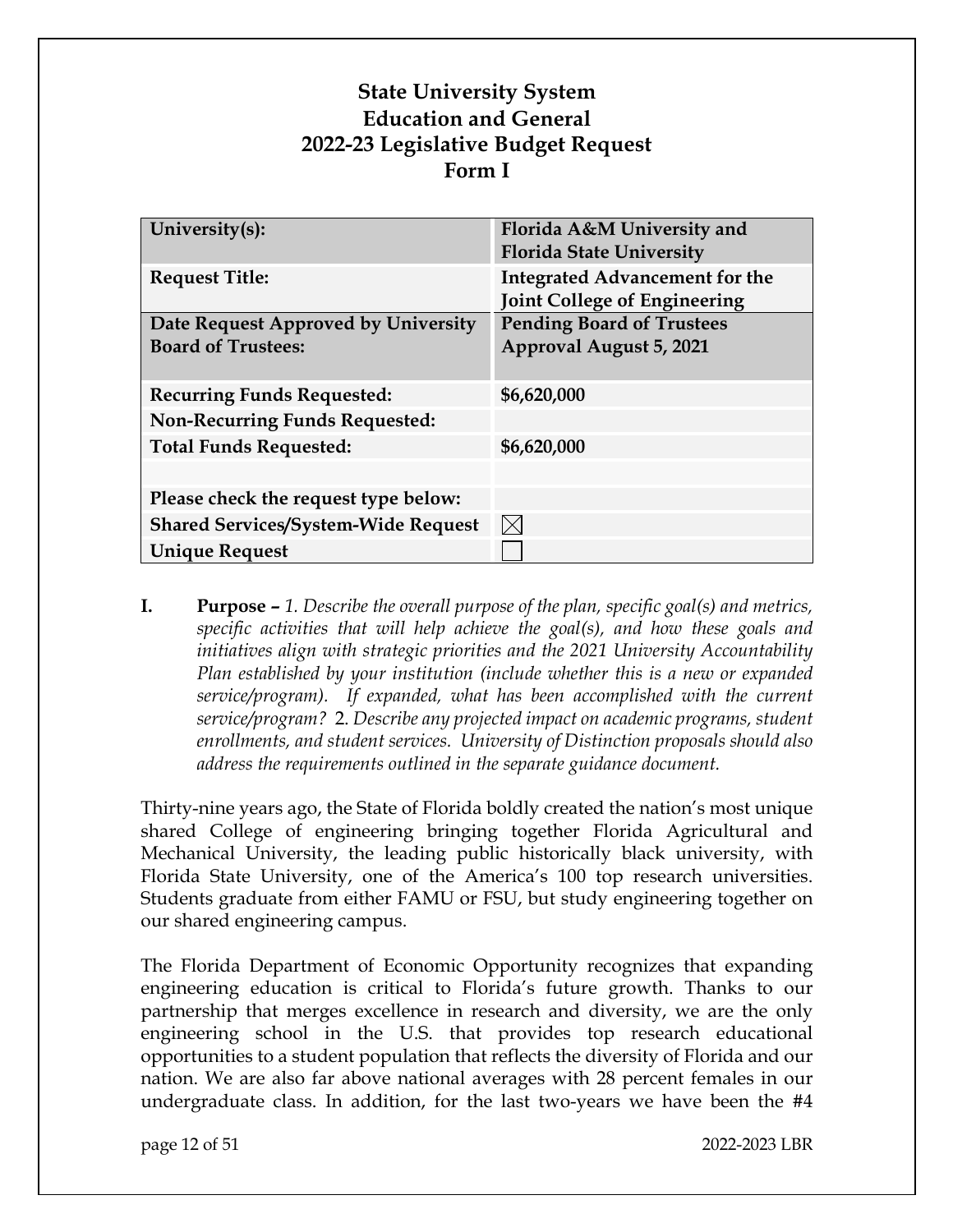producer of PhDs to African Americans of any U.S. school. Since engineering is a team sport, the diversity of our design teams provides experiences that are highly prized by corporations and these benefits accrue to all of our students, whether majority or minority.

In the six years since the Legislature and partner university leadership recommitted to the Joint College, we have seen an increase in most areas of 25 percent or more with a faculty of 126, graduating 520 engineers each year and securing \$25 million external research funding annually. This growth was fueled by carryforward that is now depleted, and the future is jeopardized by the inadequate E&G funding to the College's joint budget. If we are to sustain the recent very positive momentum, we must have financial support. Growing national recognition for the power of this grand experiment in the State of Florida will be disrupted if we do not receive an increase this year.

The investment will pay off handsomely for FAMU, FSU and the State of Florida. The wonderful thing is that success of the FAMU-FSU College of Engineering helps both our partner universities achieve their strategic goals. Florida State is a member of the *U.S. News* top-twenty national public universities, and the College of Engineering is ranked #2 of all engineering schools in Florida by *U.S. News* and #40 nationwide as a doctoral-granting undergraduate engineering school. This high ranking reflects the unique strength of the partnership between FAMU and FSU. Yet the College of Engineering is only 1/3 the size of the average in the top 20 public universities and must grow to fuel FSU's longer-term advancement in the rankings. And, FAMU is already one of the leading Historically Black College or University (HBCU) in research and doctoral degree production, but it could become the first HBCU to reach the elite of top research universities with the help of the Joint College of Engineering. Together, FAMU and FSU can do something that no other university in the U.S. can accomplish by training an inclusive, diverse, and excellent workforce to fuel our state's engineering labor needs. Both universities have generously provided financial support to help the College, but the joint LBR is the only sustainable way of ensuring that the partnership endures and flourishes.

We have programs planned that will significantly improve the success of our students: retention rates, graduation rates, degree, and employment opportunities. For example, we know how to improve student retention but do not have the resources for programming and support to make this available to all our students.

We will increase opportunity for our students through hiring new faculty, introducing new courses and degrees in strategic areas for the State, such as Aerospace, Computer, Systems and Biomedical Engineering, and aggressively recruit the best and most diverse cadre of doctoral students. We will attract and retain outstanding faculty in strategic areas of research, and we will provide them with state-of-the-art facilities and staff support to enable them to compete for, and

page 13 of 51 2022-2023 LBR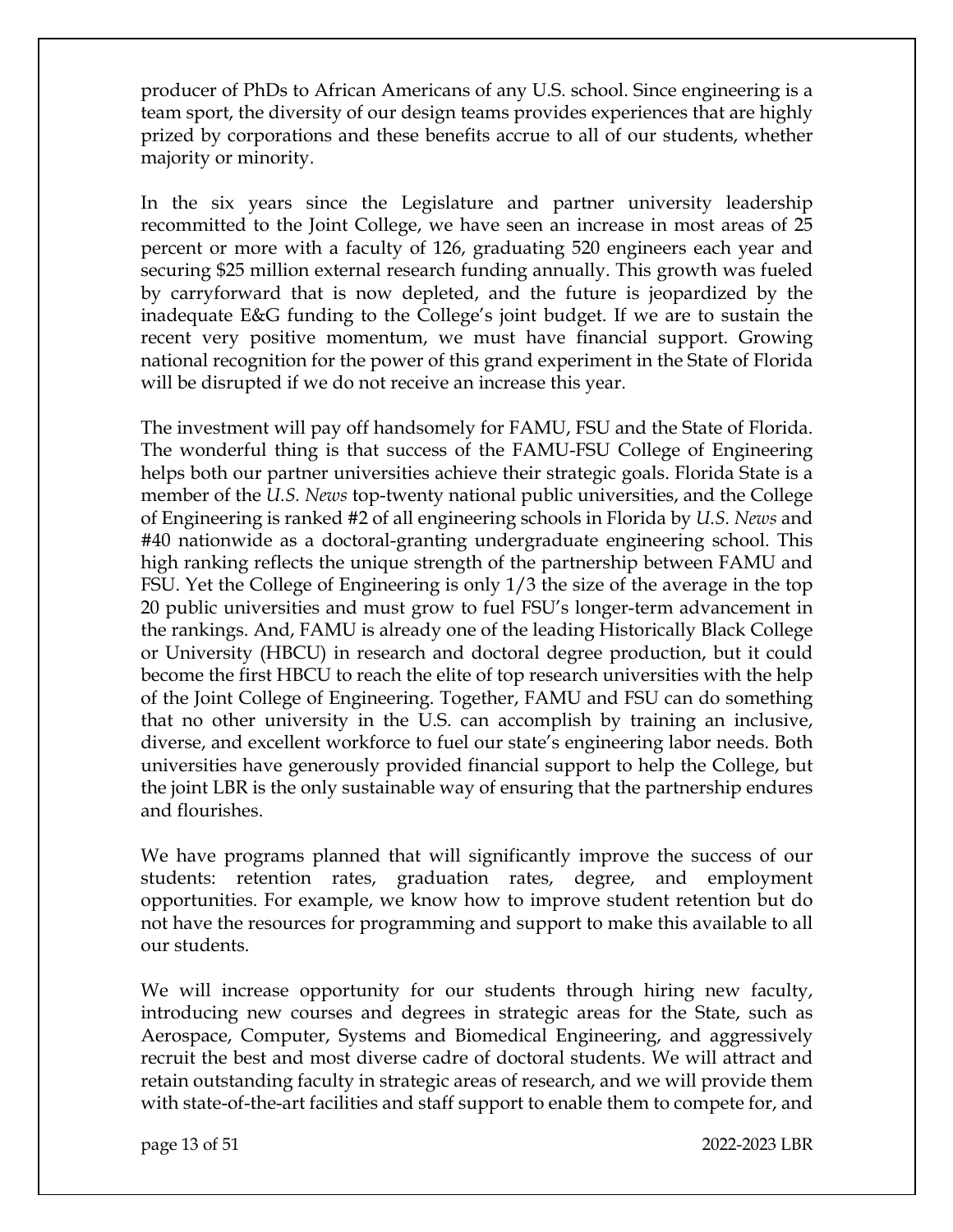win, research grants and contracts from government agencies, corporations, and foundations. To do this we need to offer competitive salaries and equipment startup investments that will be rewarded over the years through external grant funding into the institution, and increased reputation and ranking of our partner universities.

The Joint College is uniquely positioned to develop new and larger research centers that support key areas of technological emphasis, including health technology, materials, aerospace, computer engineering, artificial intelligence, and resilience/sustainability. These research centers will in turn allow the Joint College to expand the size and diversity of its student body and will lead to new intellectual property and spin-off companies in the region.

To meaningfully advance goals related to research, academic quality, overall efficiency and effectiveness of the FAMU-FSU Joint College of Engineering, several critical investments must be made. In 2017, the Legislature provided \$1 million of the \$7.168 million LBR that was requested. That \$1 million was allocated by the College to deal with market equity adjustments to salaries, and to pay salaries for new faculty and staff in the areas of undergraduate and graduate student success. We are grateful for the Legislature's prior support, but the funds requested here are essential in order to meet strategic goals for both FAMU and FSU. This new funding will enable the College to grow to the next level and compensate for nearly a decade of underinvestment.

# **INVESTMENTS NEEDED TO REACH OUR TARGET OF TOP 20 NATIONALLY RANKED PUBLIC ENGINEERING SCHOOLS (currently #40)**

# 1) **Support for Undergraduate Student Success (\$1.353 million)**

*(Staff \$343,000; programs for student success \$1,010,000)*

- a. Retention: To improve the retention rate of students we must provide bridge programs and peer-based tutoring to prepare students for preengineering science and math needs and ensure their success.
- b. Successful transfer into major: Almost 50 percent of incoming undergraduates fail to continue on to the major, and transfer to other majors or drop out. Enriching the pre-engineering experience with major-based projects and activities will increase the motivation of students and the successful transfer rate.
- c. Reduce time to degree: Flexibility through the provision of more courses in each semester, and online courses, will reduce the average time to degree and improve the 4-year graduation rate.
- d. Recruiting: additional resources for recruiting will encourage talented and well-prepared students to enroll in the College of Engineering. In addition, we aim to connect with talented high-school students in their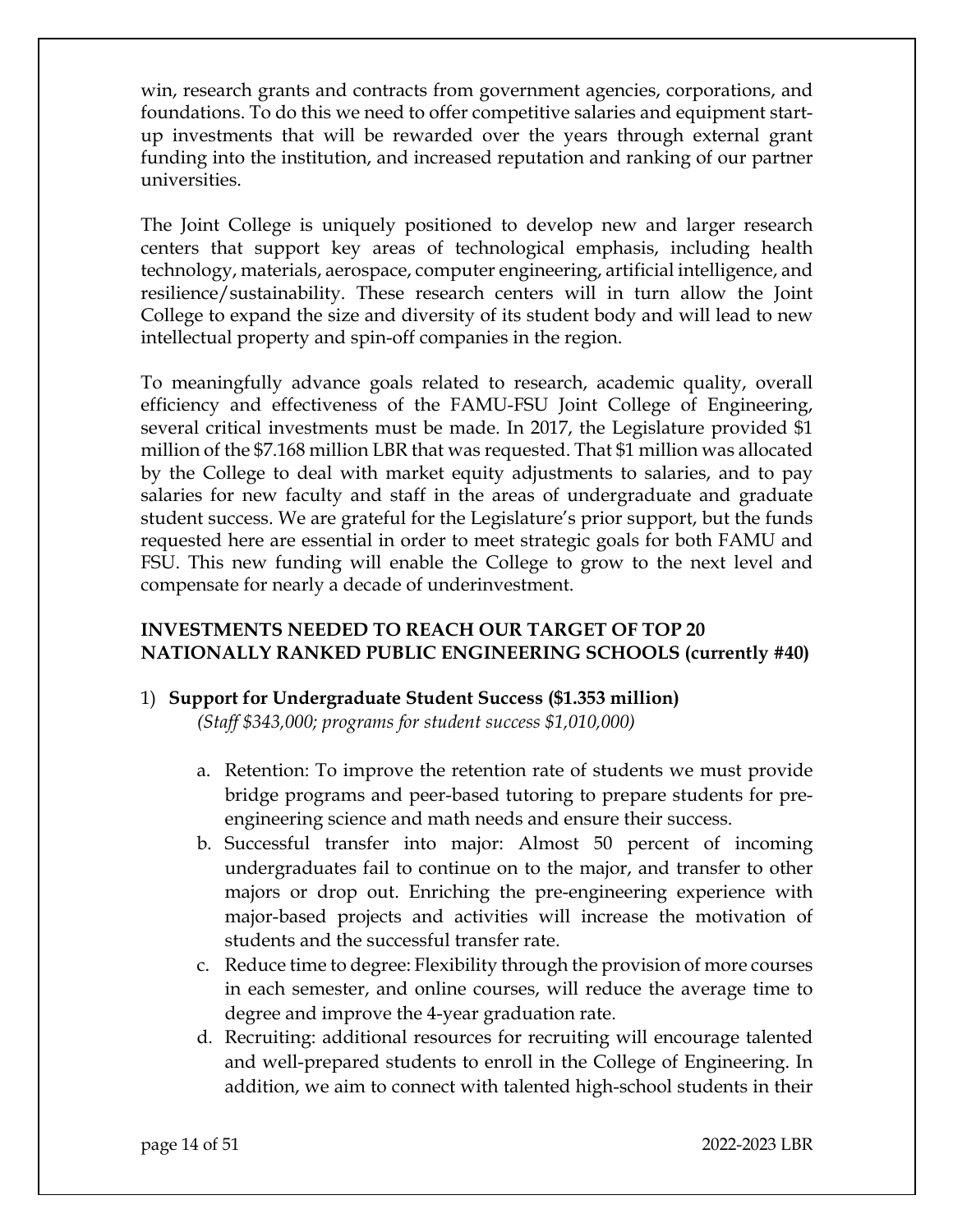junior year to secure their interest and guide them to make full use of their senior year for pre-engineering preparation.

- e. Internships: internships and co-ops are very attractive to students and employers, and the experiential learning helps students find better higher-paid positions and gives employers better calibration of a potential employee's skills. Strengthening experiential learning will increase the graduation rate and starting salaries of graduates.
- f. These activities require the hiring of four dedicated staff members for advising and mentoring, along with the renovation and equipping of three new laboratories for design projects, and the expansion of online distance learning capabilities.

#### 2) **Strengthen graduate student programs (\$641,000)**

*(Staff \$85,800; additional graduate program needs \$555,200)*

Graduate students provide the highly skilled labor for engineering firms in Florida, provide a backbone for in-house research efforts, and leverage the opportunities for undergraduates to engage in research activities. In turn, undergraduate research, a best practice at top engineering schools, exposes engineering undergraduates to exciting "beyond the textbook" experiences that will strengthen their abilities and marketability. Funds will support student fellowships to recruit the best talent and support a staff member to assist in coordination and recruiting.

## **3) Building programs for increased educational and research impact (\$4.626 million)**

*(Faculty and Staff \$1,430,000; Faculty Retention \$696,000; Faculty Start-up and Research Equipment \$2,500,000)*

We invest in program building through faculty and infrastructure that will advance areas of great strength and/or opportunity for research. The integration of advanced research and graduate education is a prerequisite to offer the top-ranked undergraduate engineering education which includes access to leading edge faculty and research opportunities for undergraduates. Graduate degrees are in themselves important to advance the state's economy. Key programs that we will target for investment are:

a. **Materials for aerospace**: ultra-light and strong materials are critical to the development of a growing commercial aerospace industry, and to entrepreneurial approaches for efficient high-speed transportation. Through the College, both FAMU and FSU are funded for deep space development, and we have a nationally recognized High-Performance Materials Institute that will become even more competitive in leveraging federal and corporate funding through these enhancements.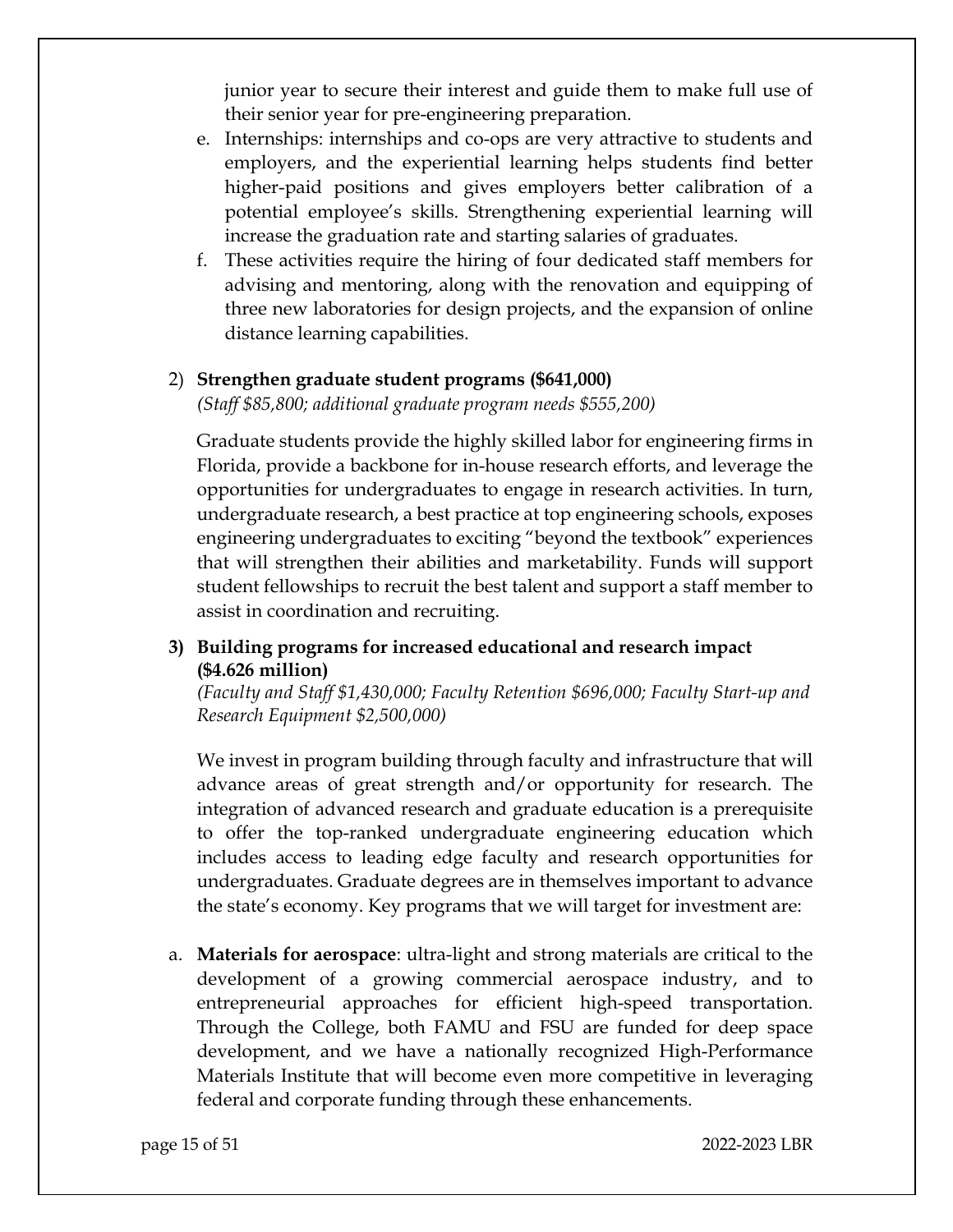- b. **Robotics:** has growing applications to improve manufacturing efficiency, assist loss of function in people, and expand the capabilities of networked devises, popularly known as the "internet of things." We will strengthen our industry standing through additional expertise and capability in the area of controls expertise within mechanical and electrical engineering.
- c. **Sensors and biomaterials for healthy aging:** ("aging in place") will require technology for medical devices and sensors that would leverage existing strengths at the College, the FSU School of Medicine and the FAMU College of Pharmacy. The Joint College has a rapidly growing undergraduate bachelor's degree program in Bioengineering that needs new expertise and capabilities. Growing numbers of Florida undergraduates are exploring the emerging potential of biomedical engineering.
- d. **Resilience and disaster recovery**: our new center in this area connects engineering with other disciplines outside engineering that focus on remediating the impacts of disasters, such as hurricanes and wildfires, and aims to foster resilient communities that can thrive in these challenging conditions. The center promotes all-inclusive and equitable disaster resilience for vulnerable populations and probes the underlying causes of disaster vulnerability in communities. This is done while accounting for infrastructure characteristics and social needs. Their significance is assessed through various computational methods such as machine learning, causality, and regression models.
- e. **High-speed transportation**: our existing Florida Center for Advanced Aeropropulsion is already a leader in the State and the nation for the study of high-speed (from subsonic up to hypersonic) air and space transport. Hypersonics is an area of great importance to national security and to many companies and federal contractors associated with Florida's aerospace industry. We aim to expand our capability to areas such as combustion and electric aircraft that anticipate future needs of the industry.
- f. **Power systems**: facing the national threats of cyber-attacks, our existing Center for Advanced Power Systems that leads in developing resilient power distributions systems will strengthen efforts in cybersecurity for energy resilience. We would expand on our strength in power systems to design a robust renewable energy "microgrid" and enhance the systems side of renewable energy capture, storage, and transportation.
- g. **Artificial Intelligence (AI) and Deep Learning**: the use of AI is becoming critical in almost all engineering fields, and we aim to build our strength applied to the areas where our research is already strong (including those mentioned above), and to provide advanced courses for engineering undergraduates to make them most desirable to employers. We will work with UF to utilize the Hypergator resources efficiently and effectively.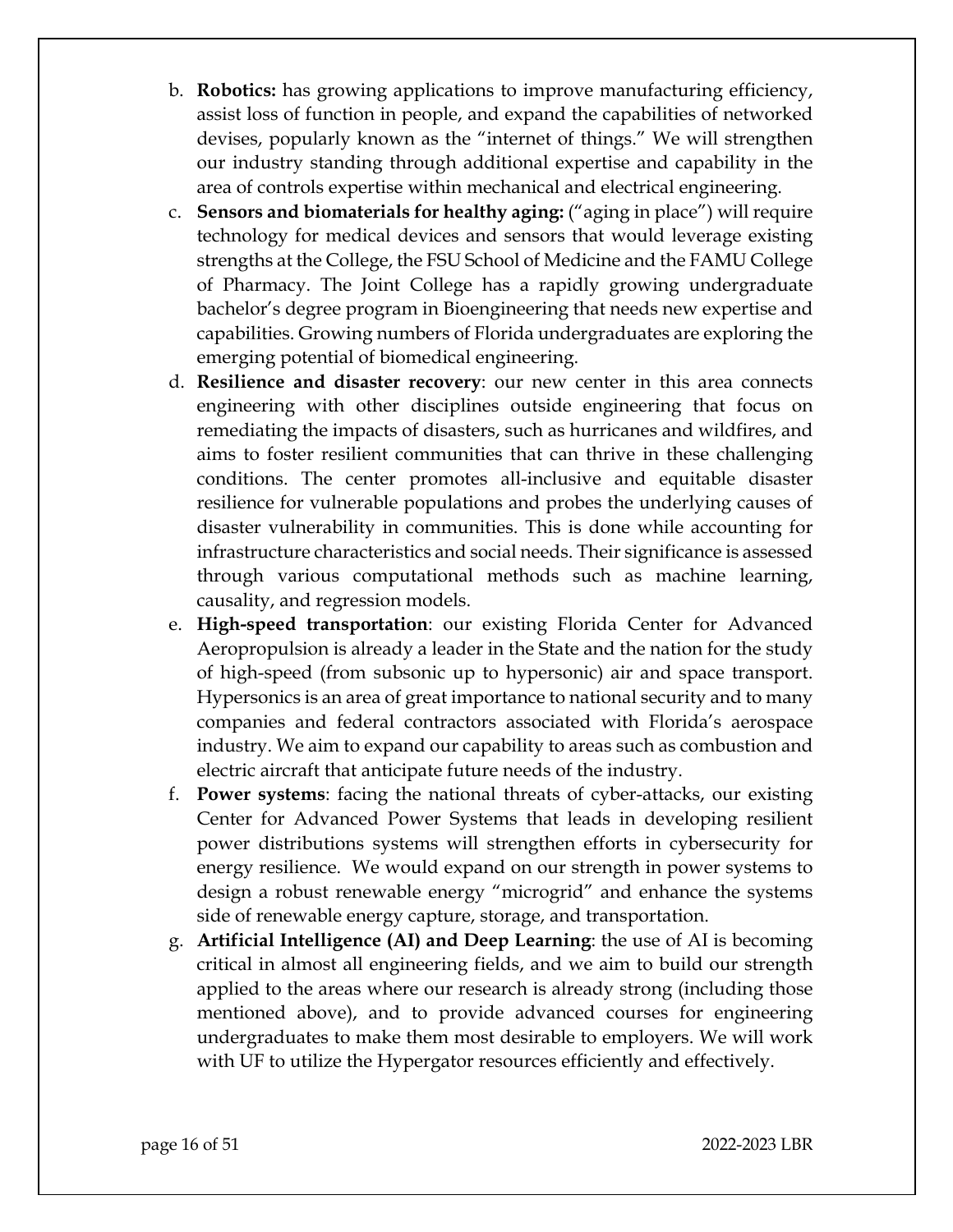The recruitment of additional faculty of the highest quality is essential for the Joint College of Engineering to deliver the education and impact needed by the State of Florida, while increasing its reputation to the benefit of graduates and the region. When recruiting faculty, universities **provide "start-up" packages** to attract outstanding researchers, provide the resources they need to succeed in their research, and add to the capabilities of the College in research and education. Packages include funds for equipment, laboratory renovation and for technician support.

Faculty in the College of Engineering embrace the interconnected missions of teaching, research, and service. New faculty and capabilities expand the learning and career opportunities for students and add to the entrepreneurial capabilities in the community and the state.

**Faculty continuity and retention** are essential to growth of the College. To retain the best and brightest faculty, select faculty salaries must be adjusted to assure retention of those individuals. Using the Oklahoma State University Survey of 114 public research universities, the College of engineering salaries are lower than the average for comparable disciplines, making our best faculty targets for poaching by other institutions.

Because of the unique joint nature of the College of engineering there have been salary inequities between the faculty at the two institutions that must be addressed in order to improve morale. In the 2017-2018 additional allocation from the state, we were able to address immediate inequities. In 2018-19, we used the Joint College funds to offset the inequities, therefore chipping away at our operating budget. The requested additional funds would permit us to continue this process through the following three years. Salary adjustments would not be across the board but would be made based on a review of performance of faculty in teaching and research relative to peers at other institutions.

**II. Return on Investment -** *Describe the outcome(s) anticipated, dashboard indicator(s) to be improved, or return on investment. Be specific. For example, if this issue focuses on improving retention rates, indicate the current retention rate and the expected increase in the retention rate. Similarly, if the issue focuses on expanding access to academic programs or student services, indicate the current and expected outcomes. University of Distinction proposals should also address the requirements outlined in the separate guidance document.*

These additional resources will allow each of the two universities to improve on several key performance metrics: academic progress rates, graduation rates, production of undergraduate and graduate degrees in areas of strategic emphasis, employment and salary outcomes for students, and metrics related to research and grant production. Specifically:

a. Increase (by 100 students annually) the number of bachelor's and advanced degree graduates in the strategic STEM research areas of energy,

page 17 of 51 2022-2023 LBR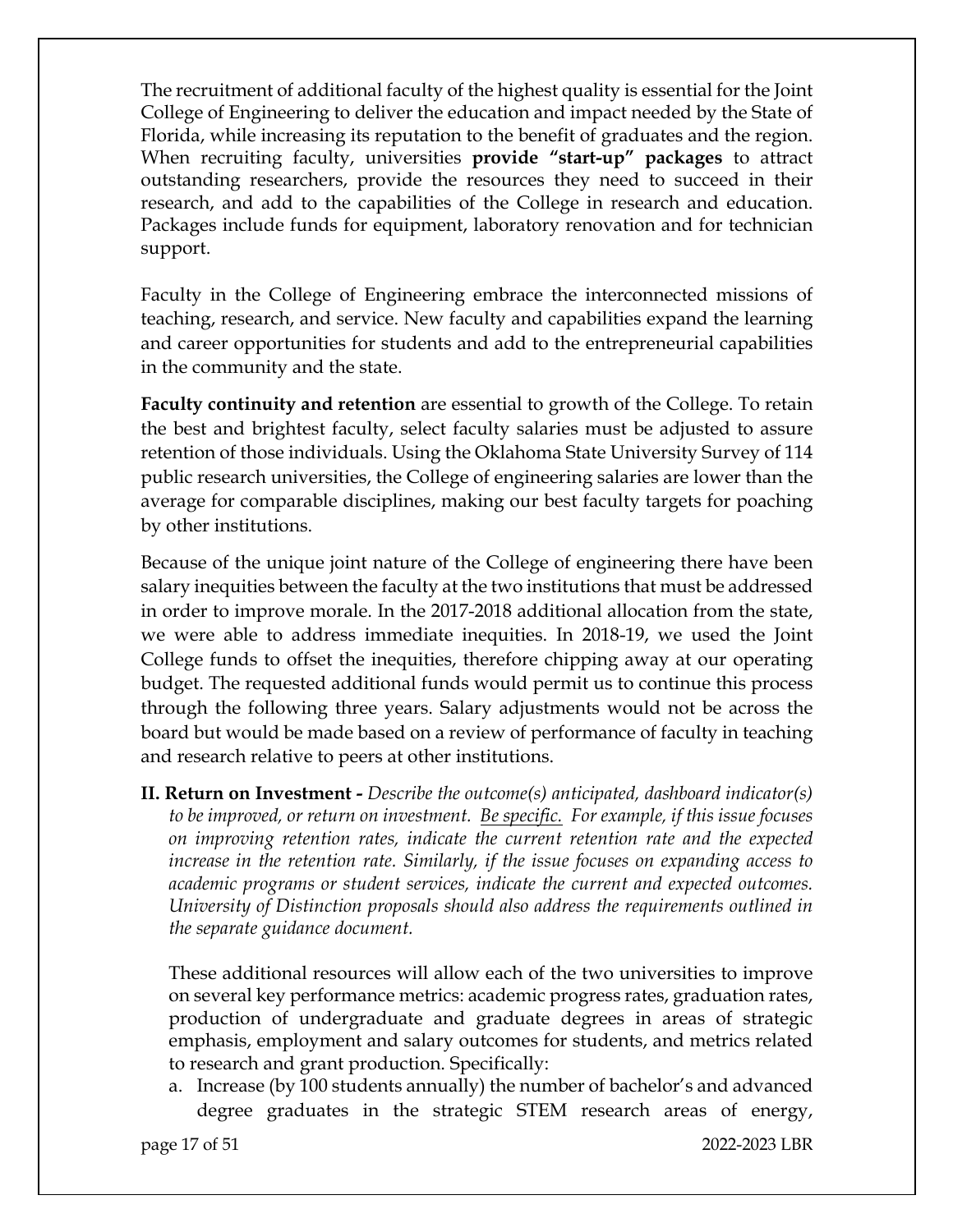biomedical and computer engineering, environmental sustainability, transportation, and energy, with graduates better prepared for success in industry due to improvements in advanced training.

- b. Significant increases (by 1000 graduates over five years) in the number of degrees awarded in the core engineering disciplines of civil, chemical, biomedical, electrical, computer, industrial and mechanical engineering – all engineering areas of strategic and critical importance to the state.
- c. Graduates earning higher wages based on their marketability and fit to areas of strategic interest and importance in the engineering profession.
- d. Improve the research focus and outputs in the form of patents, startup companies and commercialization of research products in the identified strategic areas for the faculty positions.
- e. Assist the state in diversifying its energy portfolio and meeting its goals with respect to biomedical research, environmental sustainability, aerospace, and robotics.
- f. Enhance the business climate by attracting companies to Florida with significant research interest in the identified strategic areas - especially companies in the energy and power, materials, space, biomedical, environmental, robotics, and medical devices fields.
- g. Retain engineers produced in Florida to stay and work for Florida's growing field of technology-based companies.
- h. Support the state's leading tourism and agricultural industries through additional research and interactions with companies doing business in Florida, by supporting sustainable infrastructure, aging in place, medical devices, and aerospace.

**III.Personnel –** *Describe personnel hiring and retention plans, making sure to connect both plans to initiative(s) and goal(s) described in section I. State the amount of faculty FTE and staff FTE and estimated funding amounts used for retention and new hires in each category. In describing faculty hires, provide overall hiring goals, including academic area(s) of expertise and anticipated hiring level (e.g. assistant professor, associate professor, full professor. Please describe how funds used for faculty or staff retention will help the institution achieve its stated goals. University of Distinction proposals should clearly note how anticipated hires or retained individuals will help the institution elevate a program or area to national or state excellence.*

**Staff for undergraduate student success (advising and mentoring)** (Section I.1)

Staff FTE: 4; Salary & Fringe (\$264,000 salary/\$79,000 fringe); Total-\$343,000.

**Graduate student program staff for coordination and recruiting** (Section I.2) FTE: 1 Salary & Fringe (\$66,000 salary/\$19,000 fringe); Total-\$85,000

page 18 of 51 2022-2023 LBR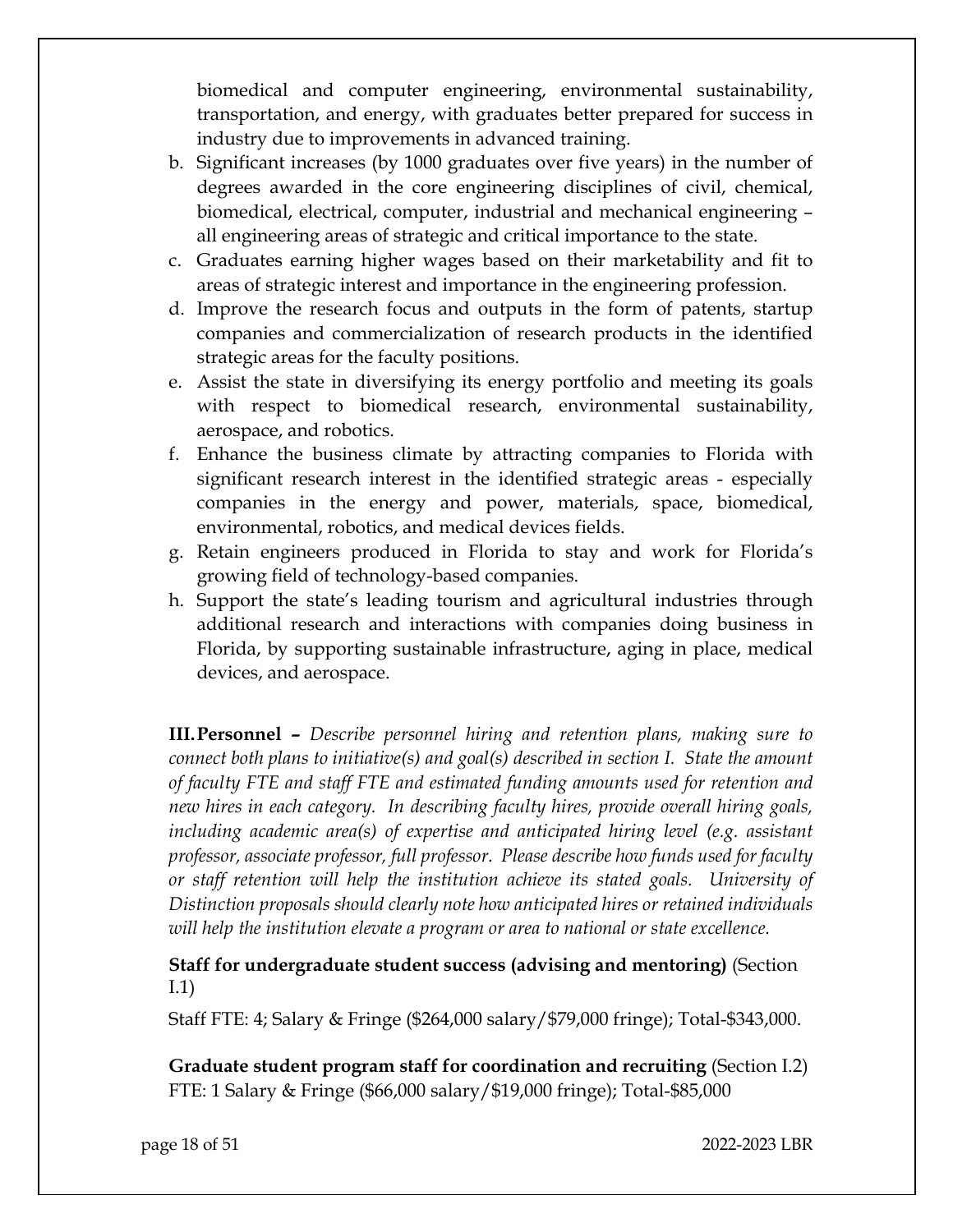## **Additional joint college faculty researchers (**Section I.3)

Faculty FTE: 8; Salary: \$1.1 million (4 @ \$150,000 and 4 @ \$125,000) plus \$330,000 fringe; Total-\$1.430 million

*Faculty will be hired each in the areas justified above under building programs (I.3) a-g.*

## **Retention and vitality of existing faculty (**Section I.3)

Salary \$590,000 and \$106,000 fringe; Total - \$696,000 *To address market inequities in salary for our existing top faculty performers, magnified by faculty compensation policy differences between our two universities.*

**IV. Facilities** *(If this issue requires an expansion or construction of a facility, please complete the following table.):* **Not Applicable.**

|         | <b>Facility Project Title</b> | Fiscal<br>Year | Amount<br>Requested | Priority<br><b>Number</b> |
|---------|-------------------------------|----------------|---------------------|---------------------------|
| ı.      |                               |                |                     |                           |
| n<br>۷. |                               |                |                     |                           |